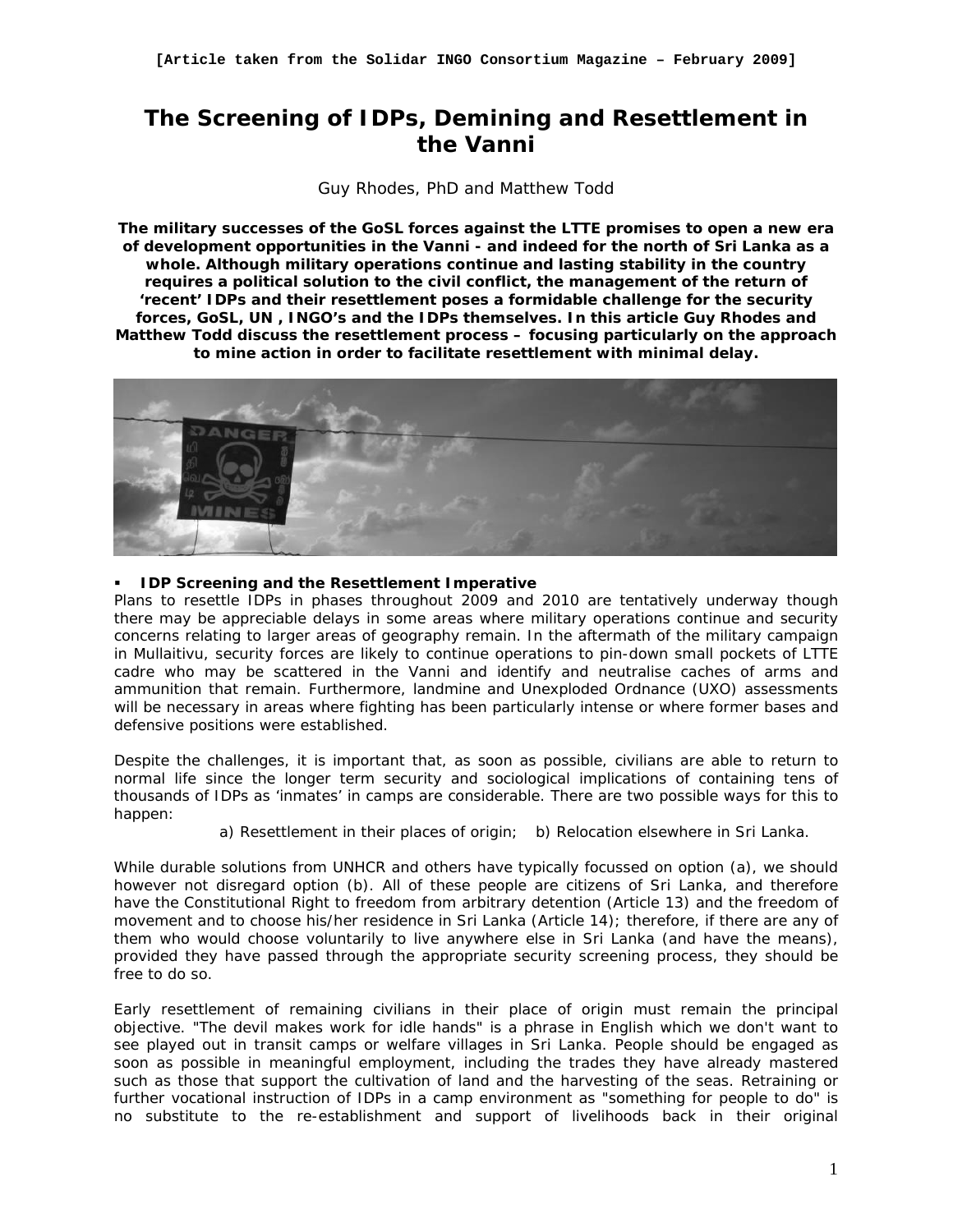communities. Indeed the need to return vast expanses of agricultural land in the Vanni to productive use is particularly pertinent.

It is this type of assistance and the strengthening of community infrastructure back in the Vanni that the international community are enthused at supporting – not facilitating the establishment of long-term camps that confine IDPs and where the promotion of "devil work" in the form of liquor and domestic violence occur, and the nurturing of long term instability through political subterfuge, continued indoctrination and LTTE propaganda within a camp environment take place. Long-term employment possibilities and investment in communities with a clear future that benefit the development of the Sri Lanka as a whole remain priorities.

**'Unfortunately, demining activities operate on a timeframe that cannot keep pace with resettlement and rehabilitation demands. But with careful management of 'risk' returnees can be relocated into areas of low risk - while demining activities can take place in areas of high contamination.'** 

l

Security risks associated with some returnees contributing to renewed armed insurgency will remain and it is probable that security forces will want to put in place a military presence and establish mechanisms in the Vanni to minimise such risks. These risks should not deter the process of re-population of communities in the Vanni however – an activity that is more likely to win hearts and minds and benefit long term stability in Sri Lanka, than following a path of incarceration of the country's northern communities in camps. Statements by the GoSL to resettle the north in phases: first, Mannar and northern Vavuniya, followed by Jaffna, Kilinochchi and finally Mullaitivu (when conditions allow) should thus be

pursued, developed and realised. This is not only a humanitarian imperative and appropriate in view of the challenges for Sri Lanka - it would also relieve pressure on financing and the management burden of large scale unsustainable welfare villages and transit camps.

There will be a need to accommodate thousands of IDPs in semi permanent camps to address security considerations of a few, and for those IDPs originating from areas such as Mulliativu where conditions for return are many months away. However, this must be balanced by a substantial resettlement process in other areas more conducive to receive returnees. And communities such as those in Musalai Division, Mannar District (where civilians were displaced in September 2007 and have been in camps for more than 12 months) should be prioritised for resettlement without delay<sup>1</sup>.

## *Understanding Risk and Demining Requirements*

Civilians should not be encouraged to return to areas that are not safe. However, the issue of safety and risk must be put into context - particularly with regard to the threat posed by landmines and UXO which are often overstated. This is a very difficult subject to approach and debate however, as an observation fatalities from snakebites have always dwarfed statistics of those occurring as a result of Explosive Remnants of War (ERW) in Sri Lanka<sup>2</sup>. Furthermore, suicide numbers in Sri Lanka<sup>3</sup> exceed fatalities due to snakes, and victims from road accidents are a full order of magnitude higher yet. The need as expressed by some to demine all communities in the Vanni as a prerequisite to the resettlement process is misleading and may be a convenient diversion to 'buy time' in order to address, or facilitate, other security concerns or agendas. Rural communities are exposed to an array of daily risks. The consequences of war provide a further risk from landmines and UXO and indeed a whole generation has already grown up in the Vanni exposed to such risk. As a consequence of a recent phase of conflict however, the risk from ERW has increased appreciably - but mortality figures are unlikely to approach the combined numbers of people that succumb to snake bites when returning to cultivate land and those that choose to take their own lives due to misery and trauma.

<sup>&</sup>lt;sup>1</sup> A significant caseload of those displaced from earlier phases of conflict, such as Muslims displaced from Mannar and Jaffna in October 1990 should not be forgotten and when appropriate they should be provided with solutions in the context of new opportunities for development in the north

<sup>&</sup>lt;sup>2</sup> More people die of snakebite in Sri Lanka than in any other comparable area. An average of 800 people are killed by snakes every year on the  $656,120$ Km<sup>2</sup> island - equivalent to one person every  $82$ Km<sup>2</sup> annually

<sup>3</sup> Sri Lanka has the highest suicide rate in the world - 55 suicides per 100,000 population according to the Census and Statistics Department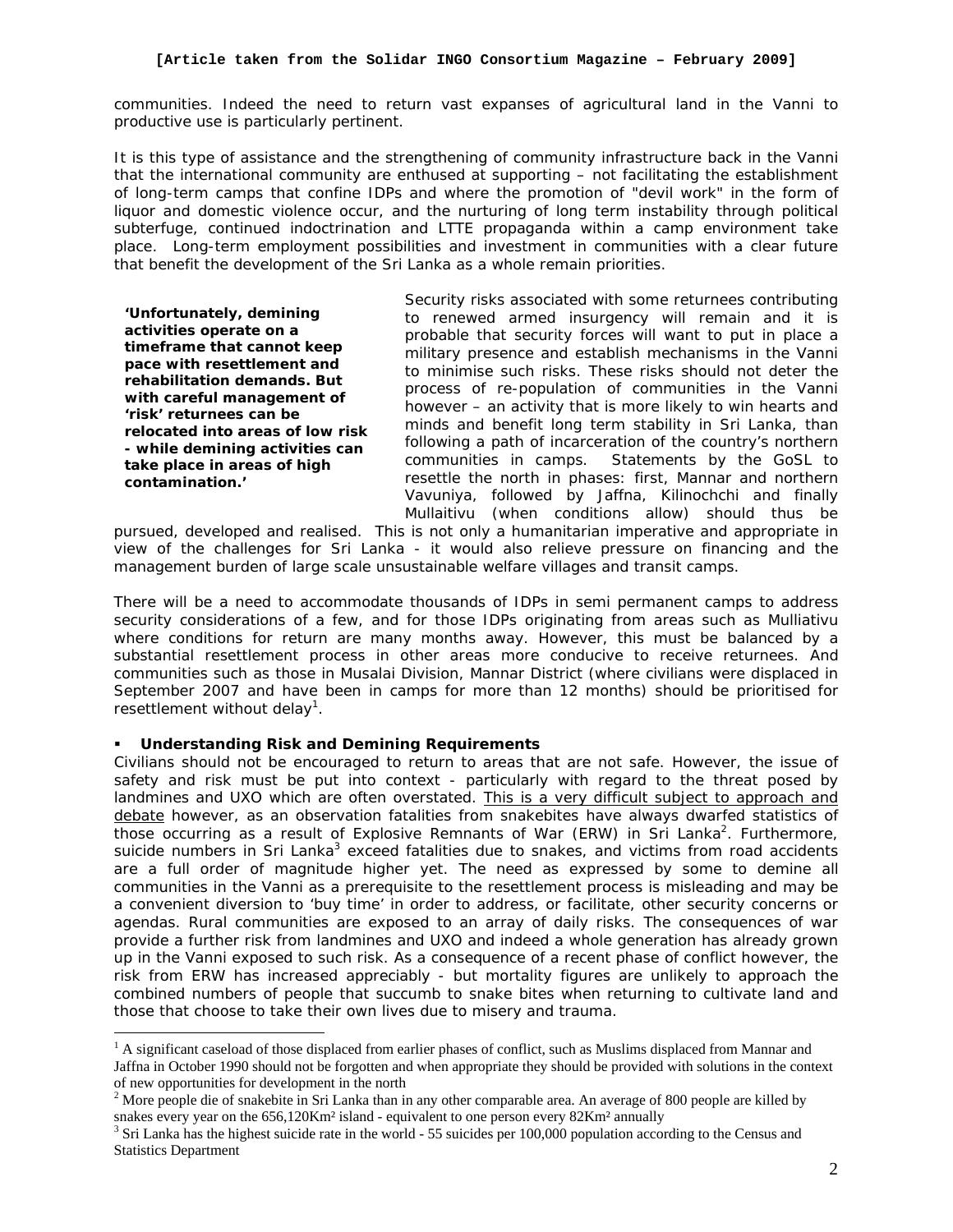#### **[Article taken from the Solidar INGO Consortium Magazine – February 2009]**

Civilians will be exposed to extreme risk from landmines and UXO in some villages however the majority of communities in the Vanni will not require deployment of dedicated clearance teams. The challenge is to differentiate communities that are free of ordnance, or considered low risk, from those that require contamination to be neutralised through more focused marking or clearance activities. The urgency to undertake this activity and to manage the risk - thus facilitating plans for resettlement cannot be over emphasised. Such an approach creates heated debate and may necessitate a review of the current clearance certification procedures. The issue of 'land release' however is a necessary process and currently a hot topic in mine action globally<sup>4</sup>. It remains particularly applicable to addressing the challenges faced by the Vanni situation.



Landmines and unexploded ordnance (UXO) from earlier periods of conflict in the Vanni

Sri Lanka benefits from an established authority, the Nation Mine Action Steering Committee (NMASC) operating under the Ministry of Nation Building and Estate Infrastructure Development. This authority oversees planning and coordination of the mine action sector in the country.

It is critical at this early stage in the planning process for the north, that careful management of mine action strategies occur and that adequate coordination and integration of resettlement and longer-term development actors in the planning process is promoted. Improved collaboration between appropriate authorities at a central and district level within the Government - and supported by international efforts and funding - will promote the most effective targeting of mine action resources in the Vanni.

## *Nature of the Explosive Remnants of War (ERW) in the Vanni*

The extent of landmine use over the last 2-3years may not be as prevalent as some may presume. Contamination over this period across the Vanni is more likely to be characterised by the presence of UXO in the form of rockets, artillery shells, mortars and grenades from ground battles. Additional UXO resulting from aircraft strikes, and to a lesser extent naval bombardment (in coastal areas), targeting suspected LTTE infrastructure and strategic positions will also contribute marginally to the overall threat from ERW. Mines are likely to be concentrated around major defensive lines, for example the former Forward Defence Lines on the Jaffna peninsula and around some strategic military bases or installations. The use of mines by the SLA will have been restricted, if at all, compared to earlier periods of conflict and it is likely that away from highly contested areas of land and some segments of the former FDLs (where extensive minefields are reportedly laid), the LTTE may have used them selectively. It is probable that due to diminishing LTTE resources - and where time allowed - mines may have been lifted as LTTE cadres retreated in order to redeploy them elsewhere. According to the SLA, there is also a prevalence of Improvised Explosive Devices<sup>5</sup> (IEDs) assembled by the LTTE.

The residual contamination of mines and UXO from previous phases of the conflict in Sri Lanka (pre 2002 ceasefire) can not be ignored. Indeed, in several areas of the Vanni, contamination from earlier eras of fighting will pose the predominant threat. The recent spate of hostilities has simply superimposed further contamination onto an existing record of contamination from these earlier episodes of conflict.

 $\overline{a}$ 

<sup>4</sup> http://www.gichd.org/operational-assistance-research/land-release/overview/

 $<sup>5</sup>$  Booby traps typically comprised of military explosives, such as an artillery round, attached to a detonating mechanism</sup>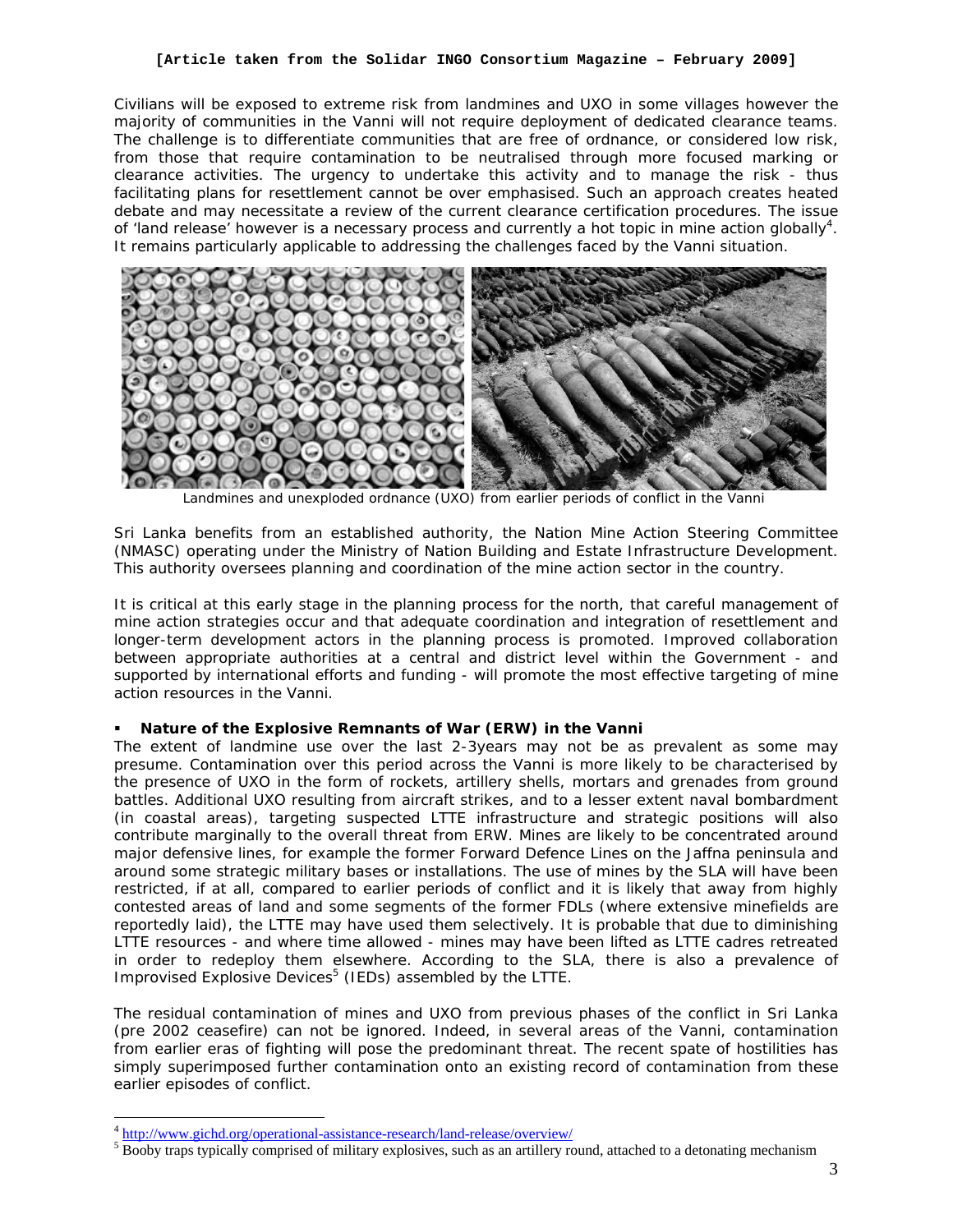**'In areas devoid of a civilian population, the success of such a survey relies on effective collaboration with the military.'** 

In general, landmines tend to be laid in organised belts for defensive purposes. The nature and extent of UXO contamination however, although predictable (i.e. where intensive ground battles or bombardments occurred), is not so easily delineated and presents different challenges to describe and ultimately clear.

UXO are typically scattered over large areas and may or may not 'block' land for productive use – the degree of 'blockage' dependant on the density of contamination, type and condition of the ordnance. Broadly, UXO do not possess the same risk to injury as landmines<sup>6</sup> and are often easier to locate and clear through Battle Area Clearance techniques as opposed to more laborious demining procedures. IEDs however, particularly sophisticated varieties, pose a very real threat and may require a relatively high level of technical expertise to neutralise.

# *Overview of likely Mine Action Activities*

At the time of writing the Government of Sri Lanka has approved mine survey and clearance work in 15 villages in Musali, Mannar, as well as the Madhu region, the A-35 highway along the northwestern coast of Sri Lanka, and the Mannar Rice Bowl area consisting of 70,000,000 sq. meters of highly fertile agricultural land. UNDP and the demining operators are preparing to scale-up operations to meet the urgent demands of this surge in mine action work.

*Survey* – Demining activities typically operate on a timeframe that cannot keep pace with resettlement and rehabilitation demands. The initial priority therefore is to undertake a rapid assessment of the UXO and landmine problem in order to obtain data to 'manage' the associated risks and facilitate resettlement activities into areas of low risk while demining activities can take place as a parallel process in areas of high contamination. This can be achieved by conducting a *General Survey* – probably in stages, assigning communities to different mine action agencies, or the SLA - as security permits and where priority areas for resettlement are identified<sup>7</sup>. More technical surveys and clearance can be undertaken as concurrent or follow up activities to General Survey activities as required – perhaps more in an integrated fashion.

The established mine action programme in Sri Lanka provides an invaluable platform for this activity. A Geographic Information System (GIS) and mine action database already exists<sup>8</sup> and stores records of mine/UXO 'danger areas' from earlier periods of conflict and any subsequent clearance activities. The challenge now is to survey and map the new layer of contamination and to incorporate this within the existing database (currently valid to August 2006).

In areas devoid of a civilian population, the success of such a survey relies on effective collaboration and input from the military. Initial activities should focus on a 'desk top' exercise consolidating all existing and expected contamination. This should be undertaken without delay through a process known as 'Expert Opinion Collection (EOC)' which draws on knowledge of key civilian and military persons to provide a tentative framework of expected areas of contamination - and to identify areas where little or no contamination is anticipated. Traditionally, mine action agencies concentrate efforts on locations where mines/UXO exist in high concentrations but in the context of the north of Sri Lanka (at least initially) it is imperative to also identify communities free from contamination (or at low risk). This is vital to support a resettlement process which does not have to wait for extensive clearance activities to be undertaken.

The EOC desk top exercise is not a definitive process – it is an initial tool for appreciating resettlement risk and as a 'pre-survey' activity to be used as guidance for much more important field surveys and assessments. Further information on the presence of landmines and UXO will also inevitably arise after IDPs have returned to communities and human activities resume. As new threats are identified, the IMSMA database will require updating, and plans and priorities for mine action should be reviewed and adjusted accordingly.

 $\overline{a}$ 

<sup>6</sup> The is a considerable generalization

<sup>&</sup>lt;sup>7</sup> Musali villages already assigned to 3 demining organizations: FSD, MAG and Sarvatra

<sup>8</sup> Information Management System for Mine Action (IMSMA)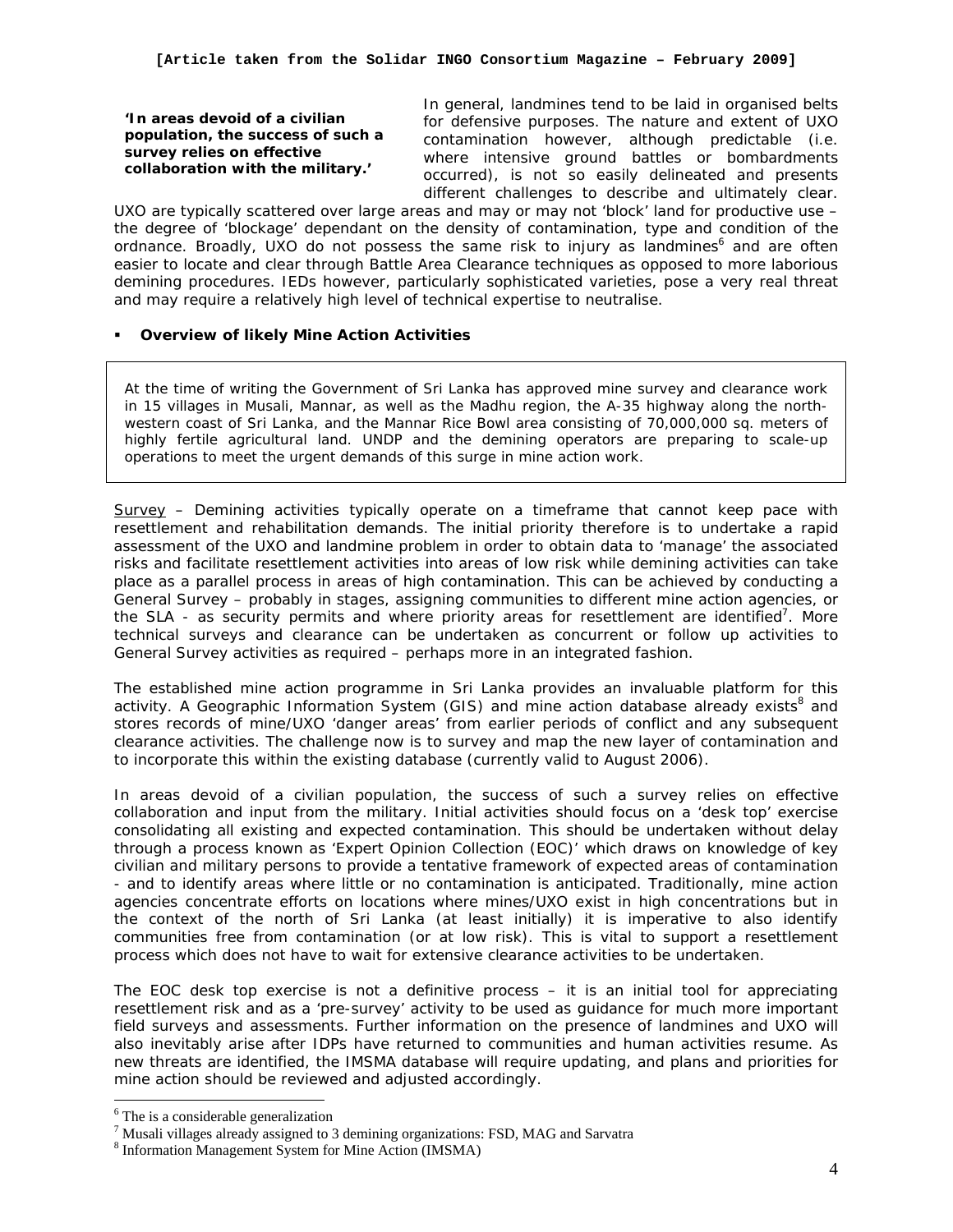

*Examples of reference material that may assist an initial 'desk top' survey undertaken with the MOD which* 

Mine/UXO Mine Risk Education (MRE) – Returnees should receive mine/UXO risk education. This should not be an 'off the shelf' awareness syllabus - but have content that is tailor made to the risks and context of the Vanni. It should thus reflect the nature of the contamination and build on the experience that many of the civilians already have from growing up in an area marked by remnants of war. Initial MRE may be undertaken in transit camps ahead of any resettlement. An additional feature of returnee instruction should be an understanding of the action required and mechanisms for the reporting of mine and UXO if and when they are encountered.

*consolidates knowledge of likely areas of mine and UXO contamination* 

Marking, Demining and UXO Clearance Activities **-** Technical surveys and clearance activities will be undertaken by the military and various mine action agencies. Priority setting should focus on the support of resettlement plans including the rehabilitation of community infrastructure and safe re-establishment of livelihood activities.

Clearance approaches and verification methods will include standard demining and Battle Area Clearance (BAC) techniques utilising manual and mechanical capacities. In addition, to larger scale operations, a provision for responding more rapidly to reports from returnees (see MRE paragraph above) should be available where mobile units are deployable to assess, mark and potentially neutralise any small scale threat that can be safely addressed.

Furthermore, clearance activities do not need to wait for the General Survey to be completed as some priorities can be readily identified immediately and clearance undertaken simultaneously. Resettlement to areas in close proximity to identified contamination also should not be immediately rejected and could occur if careful management of the risk is considered – including